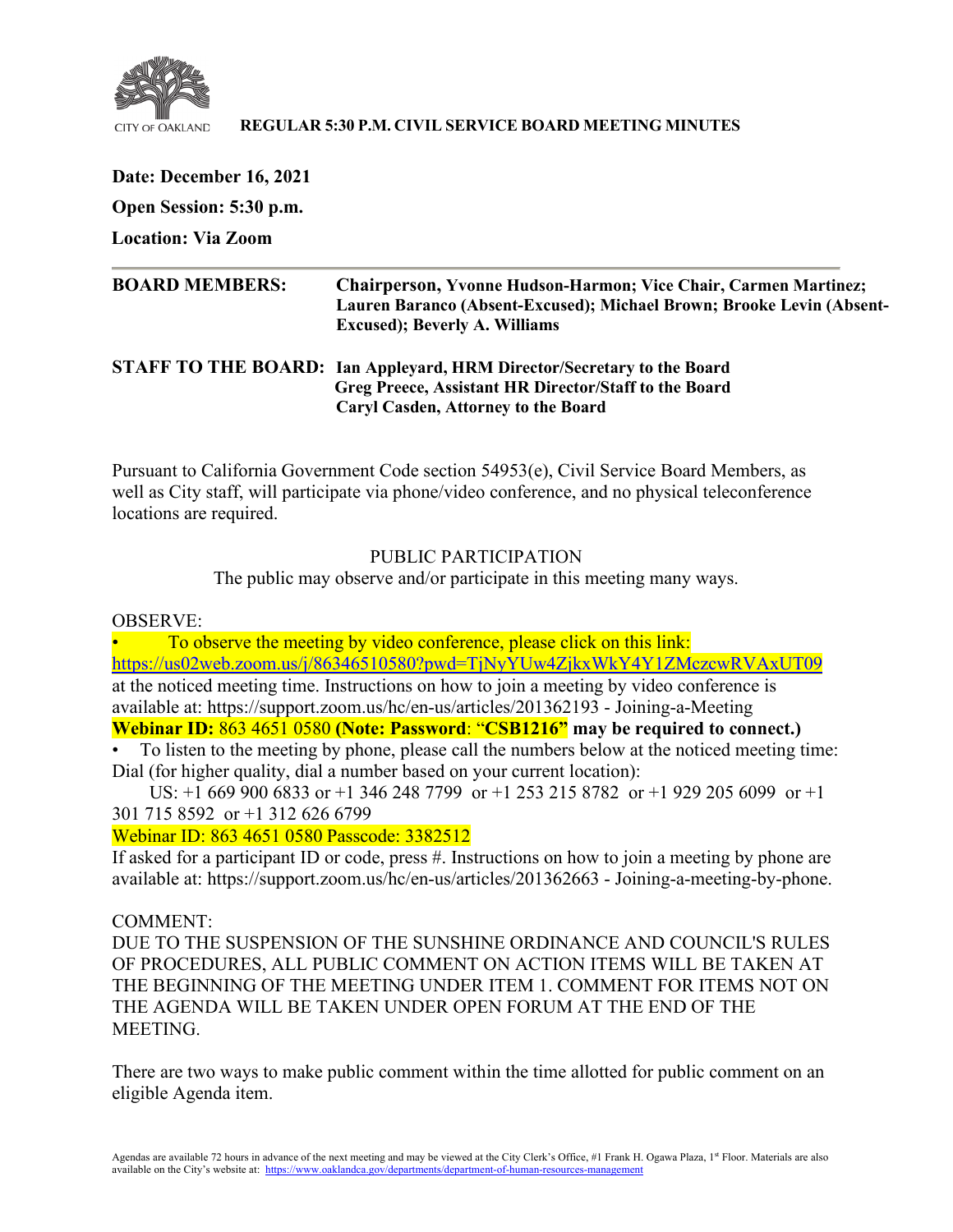INFORMATION

ACTION

• To comment by Zoom video conference, click the "Raise Your Hand" button to request to speak when Public Comment is being taken on an eligible agenda item at the beginning of the meeting. You will then be unmuted, during your turn, and allowed to participate in public comment. After the allotted time, you will then be re-muted. Instructions on how to "Raise Your Hand" is available at: https://support.zoom.us/hc/en-us/articles/205566129 - Raise-Hand-In-Webinar.

• To comment by phone, please call on one of the above listed phone numbers. You will be prompted to "Raise Your Hand" by pressing "\*9" to request to speak when Public Comment is being taken on an eligible agenda Item at the beginning of the meeting. You will then be unmuted, during your turn, and allowed to make public comments. After the allotted time, you will then be re-muted. Instructions of how to raise your hand by phone are available at: https://support.zoom.us/hc/en-us/articles/201362663 - Joining-a-meeting-by-phone.

If you have any questions, please email Greg Preece, Assistant Human Resources Director at GPreece@oaklandca.gov. – Human Resources Management Department.

## **OPEN SESSION AGENDA**

## **ROLL CALL**

#### **1) PUBLIC COMMENT:**

## **COMMENT ON ALL ACTION ITEMS WILL BE TAKEN AT THIS TIME. COMMENTS FOR ITEMS NOT ON THE AGENDA WILL BE TAKEN DURING OPEN FORUM.**

#### **2) APPROVAL OF THE DECEMBER 16, 2021 CIVIL SERVICE BOARD MEETING AGENDA** ACTION

## **45091 A motion was made by Member Williams and seconded by Member Brown to approve the agenda. The motion passed.**

**Votes:** Board Member Ayes: – Hudson-Harmon, Martinez, Brown, Williams

> Board Member Noes: None Board Member Abstentions: None Board Members Absent: Baranco, Levin

## **3) UPDATES, SECRETARY TO THE BOARD**

a) Semi-Annual Staffing Report

#### **4) CONSENT CALENDAR:**

- a) Approval of Provisional Appointments (0)
	- There are no provisionals this month.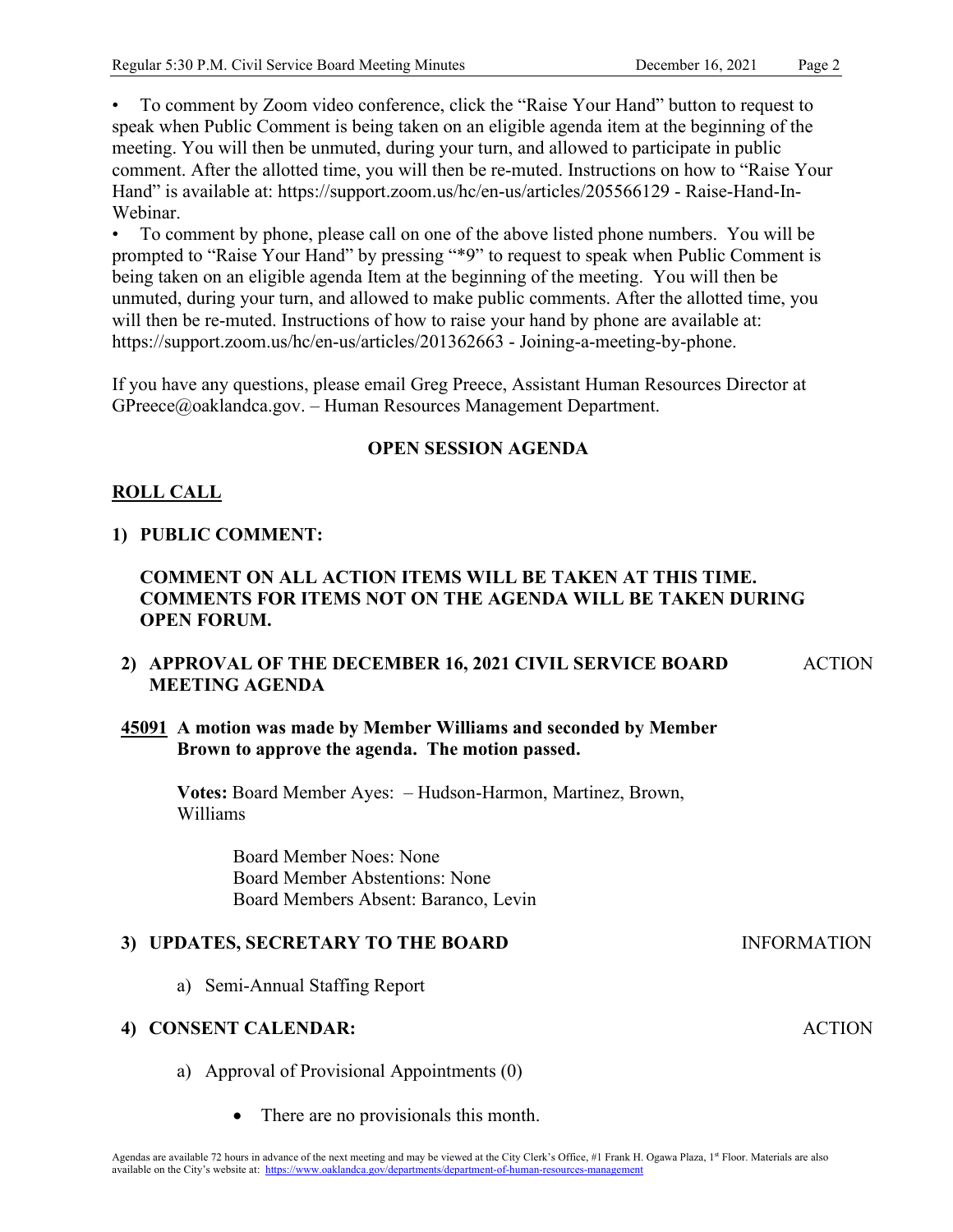b) Approval of Employee Requests for Leave of Absence (7)

- Economic & Workforce Development (1)
- Housing & Community Development Department (2)
- Human Services Department (2)
- Oakland Department of Transportation (1)
- Oakland Public Library (1)
- c) Approval of Revised Classification Specifications (1)
	- Special Activity Permit Inspector (formerly Municipal Code Enforcement Officer)

## **45092 A motion was made by Vice Chair Martinez and seconded by Member Williams to approve the Consent Calendar. The motion passed.**

**Votes:** Board Member Ayes: – Hudson-Harmon, Martinez, Brown, Williams

> Board Member Noes: None Board Member Abstentions: None Board Members Absent: Baranco, Levin

## **5) OLD BUSINESS:**

| a) | Approval of October 20, 2021 Special Civil Service Board Meeting<br>Minutes                                                                                                                                                                                                                                                                  | <b>ACTION</b>      |
|----|----------------------------------------------------------------------------------------------------------------------------------------------------------------------------------------------------------------------------------------------------------------------------------------------------------------------------------------------|--------------------|
|    | Unable to vote based on those in attendance; this item will carry to the<br>next meeting                                                                                                                                                                                                                                                     |                    |
|    | b) Determination of Schedule of Outstanding Board Items                                                                                                                                                                                                                                                                                      | <b>ACTION</b>      |
|    | There were no outstanding items to schedule $-$ no vote required.                                                                                                                                                                                                                                                                            |                    |
| C) | Informational Report on the Status of Temporary Assignments for<br>Temporary Contract Service Employees (TCSEs) and Exempt Limited<br>Duration Employees (ELDEs) Including a Report of the Names, Hire<br>Dates, and Departments of all ELDE's and TCSEs in Accordance with<br>the Memorandum of Understanding Between the City and Local 21 | <b>INFORMATION</b> |
| d) | Update on Common Class Study                                                                                                                                                                                                                                                                                                                 | <b>INFORMATION</b> |
|    | There is no update available this month.                                                                                                                                                                                                                                                                                                     |                    |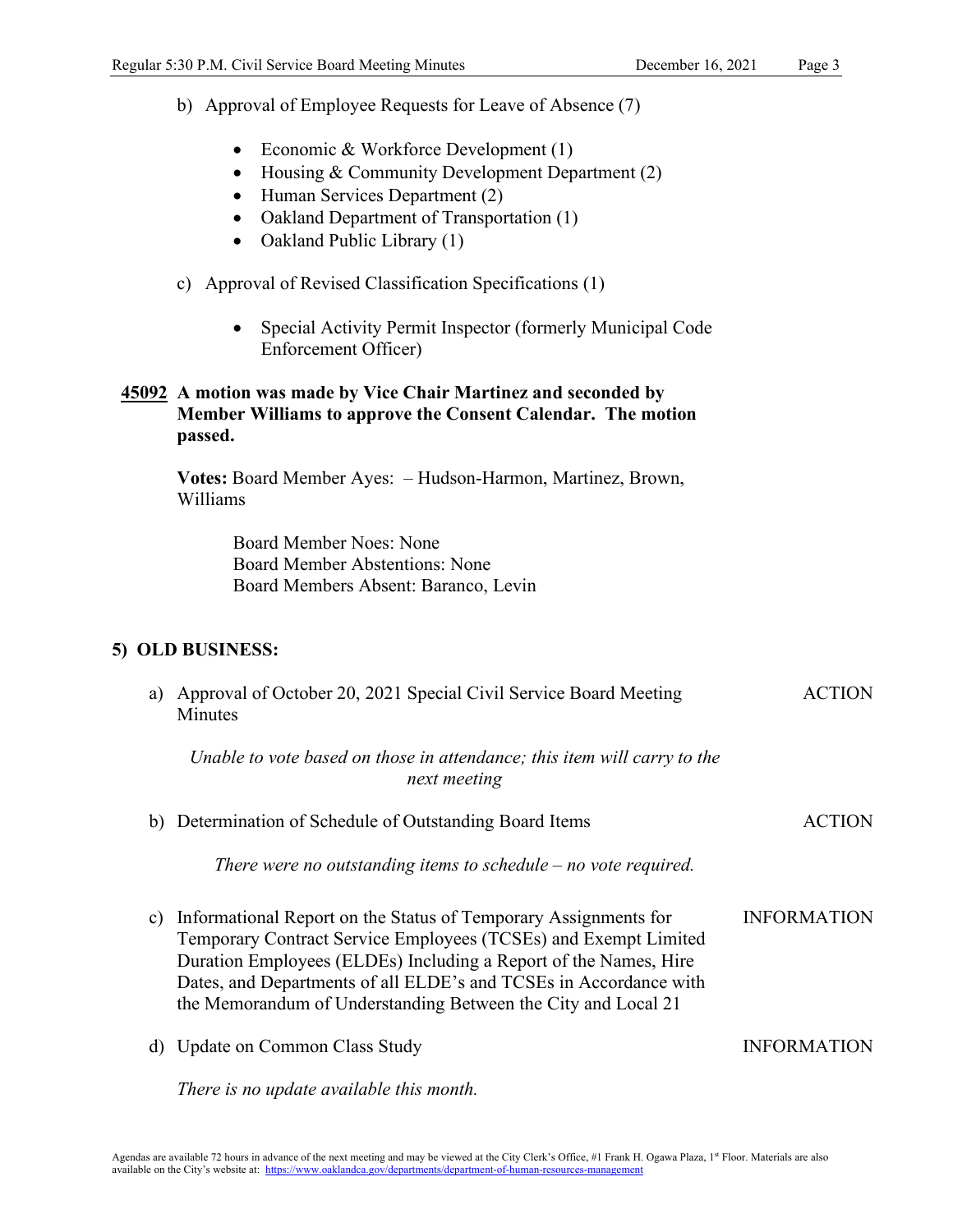| e) Update regarding Measure Q Hiring Efforts                                                                                                                                                           | <b>INFORMATION</b> |
|--------------------------------------------------------------------------------------------------------------------------------------------------------------------------------------------------------|--------------------|
| 6) NEW BUSINESS:                                                                                                                                                                                       |                    |
| a) Approval of New Classification Specification for Special Activity Permit<br>Technician                                                                                                              | <b>ACTION</b>      |
| 45093 A motion was made by Member Williams and seconded by Vice<br><b>Chair Martinez to approve the New Classification Specification for</b><br>Special Activity Permit Technician. The motion passed. |                    |
| Votes: Board Member Ayes: - Hudson-Harmon, Martinez, Brown,<br>Williams                                                                                                                                |                    |
| <b>Board Member Noes: None</b><br><b>Board Member Abstentions: None</b><br>Board Members Absent: Baranco, Levin                                                                                        |                    |
| b) Approval of Request for Exemption from Civil Service and Approval of<br>New Classification Specification for MACRO Program Manager                                                                  | <b>ACTION</b>      |
| 45094 A motion was made by Vice Chair Martinez and seconded by<br>Member Williams to approve the New Classification Specification for<br><b>MACRO Program Manager. The motion passed.</b>              |                    |
| Votes: Board Member Ayes: - Hudson-Harmon, Martinez, Brown,<br>Williams                                                                                                                                |                    |
| <b>Board Member Noes: None</b><br><b>Board Member Abstentions: None</b><br>Board Members Absent: Baranco, Levin                                                                                        |                    |
| c) Approval of Request for Exemption from Civil Service and Approval of<br>New Classification Specification for Manager, Payroll                                                                       | <b>ACTION</b>      |
| 45095 A motion was made by Member Brown and seconded by Member<br>Williams to approve the New Classification Specification for Payroll<br>Manager. The motion passed.                                  |                    |
| Votes: Board Member Ayes: - Hudson-Harmon, Martinez, Brown,<br>Williams                                                                                                                                |                    |
| <b>Board Member Noes: None</b><br><b>Board Member Abstentions: None</b><br>Board Members Absent: Baranco, Levin                                                                                        |                    |